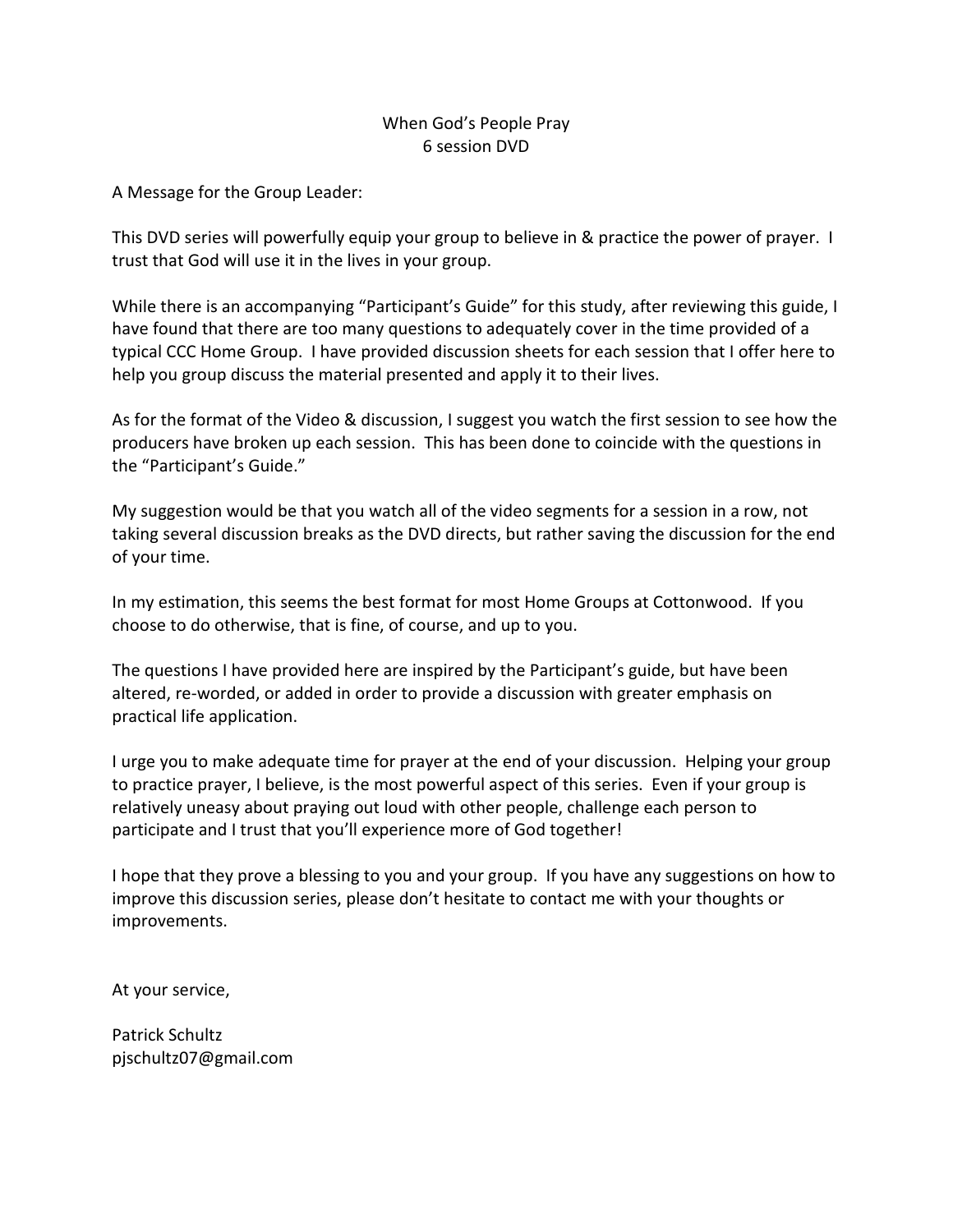# When God's People Pray Session 1 – God's Heart For Us.

## **Icebreaker:** When is a memorable time that God answered one of your prayers?

### **Watch all of the video segments, waiting until the end of the session to pause for discussion.**

#### **Break into groups of 4-5 and discuss the following questions:**

- 1. What most impacted you from the teaching or testimony in the video segments you just watched?
- 2. If we believe that God knows all things, even before we ask Him for help, what do you think might be God's purpose in not answering our prayer right away? What might He be trying to do in our lives when we are called to 'wait on God' to answer prayer?
- 3. Read Matthew 7:7-8. If you really believed this promise from God (& others like it), how would your prayers be affected?
- 4. Read Ephesians 2:4-5, Ps. 86:5-7, Ps. 89:8. What do these verses reveal about God & his heart to answer those who cry out to him?
- 5. How great is your tendency to try and face challenges or difficulties on your own, without God's help? What usually happens when you do this?
- 6. Evaluate yourself with these questions: Where is your level of belief that God wants to answer your prayers, show you mercy & pour out His grace in your life? In what ways are you currently struggling to believe the promises of God? In what ways are you drawn to seek God, eagerly praying and expecting God to answer with His blessing?

Prayer: Take 10-15 minutes to pray with your discussion group & do the following:

Share a need or problem that seems insurmountable. Pray with your group together. Praise God for who He is as revealed in the promises you read in questions #3 & #4. Trust God together to come through in answer to your prayers.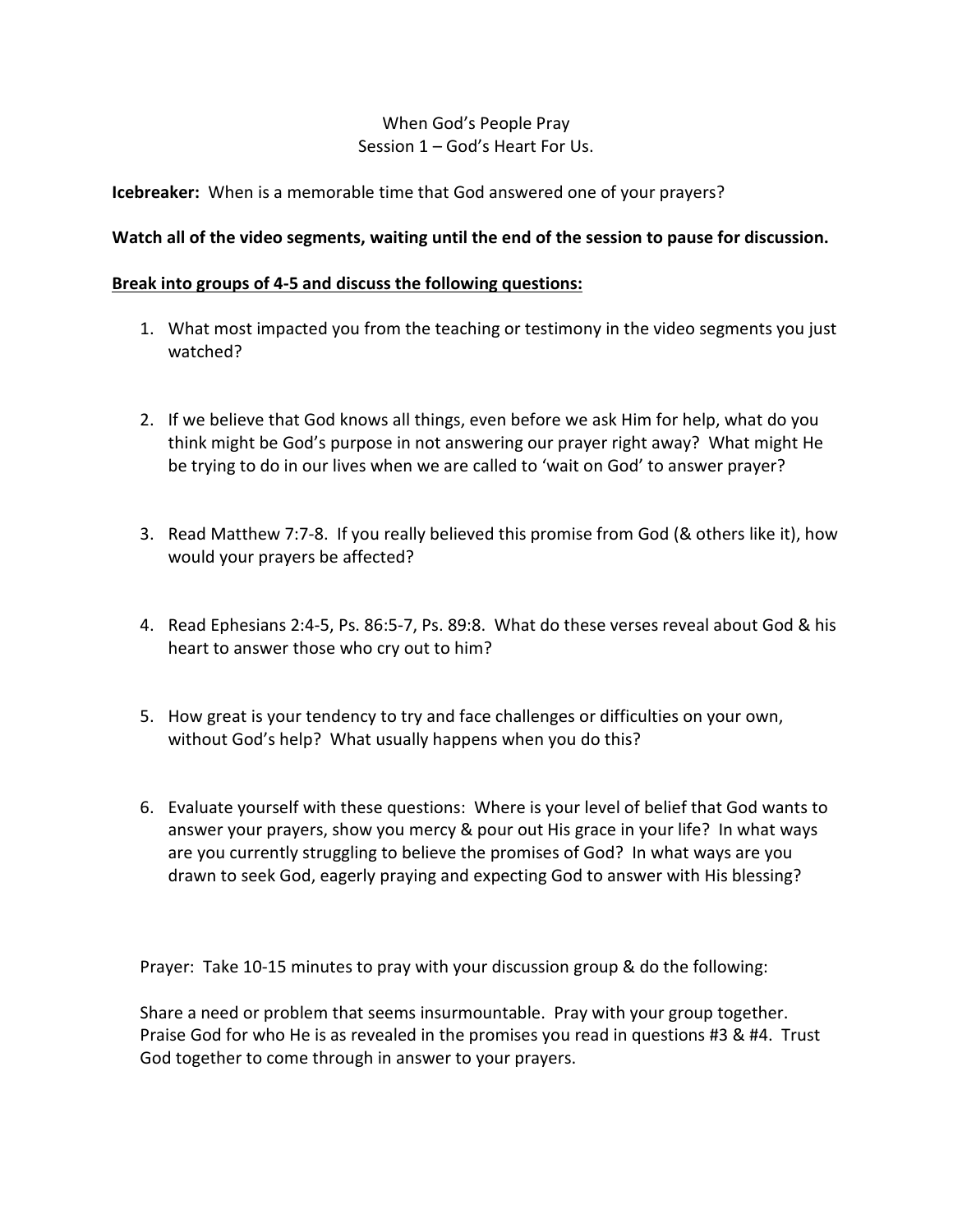# When God's People Pray Session 2 – The Amazing Power of Prayer

**Icebreaker:** Who is somebody you know that you would describe as a prayer warrior or a man/woman of prayer? How have they challenged or encouraged you in prayer?

### **Watch all of the video segments, waiting until the end of the session to pause for discussion.**

### **Break into groups of 4-5 and discuss the following questions:**

- 1. What most impacted you from the teaching or testimony in the video segments you just watched?
- 2. Why do you think it is significant that Jesus' disciples asked him how to pray (and not how to preach, heal, etc.) in Luke 11?
- 3. Why is it important to pray & ask God for His leading & empowering by the Holy Spirit? What is the result when we rely on our own abilities & understanding? (See Gal. 6:7-8)
- 4. Jim Cymbala paints a picture of prayer that involves work, travailing, staying up all hours of the night in spiritual battle, desperation. How do these descriptions challenge your current view of prayer?
- 5. Read Eph. 6:18. What keeps you from always praying?
- 6. Evaluate yourself with these questions: How deeply do you desire to know God? Are there things that keep you from approaching His throne of grace with your prayers & requests? Do you want to experience the Holy Spirit filling your life in new, fresh, powerful ways?

### **Prayer: Take 10-15 minutes to pray with your discussion group & do the following:**

 $1<sup>st</sup>$  - take 3-4 minutes to God to reveal any sin in your life, then silently confess & repent (change your mind about) that sin.

2<sup>nd</sup> - share 1 or 2 things you believe God wants you to trust Him for in prayer. Praise God for allowing you to enter His presence in prayer & for listening to you every time you pray. Pray for revival. Pray for a fresh work of the Holy Spirit in your lives – in the lives of your family, your church, your community, your country. Ask God to fill & empower you with a fresh supply of the Holy Spirit to carry out His work.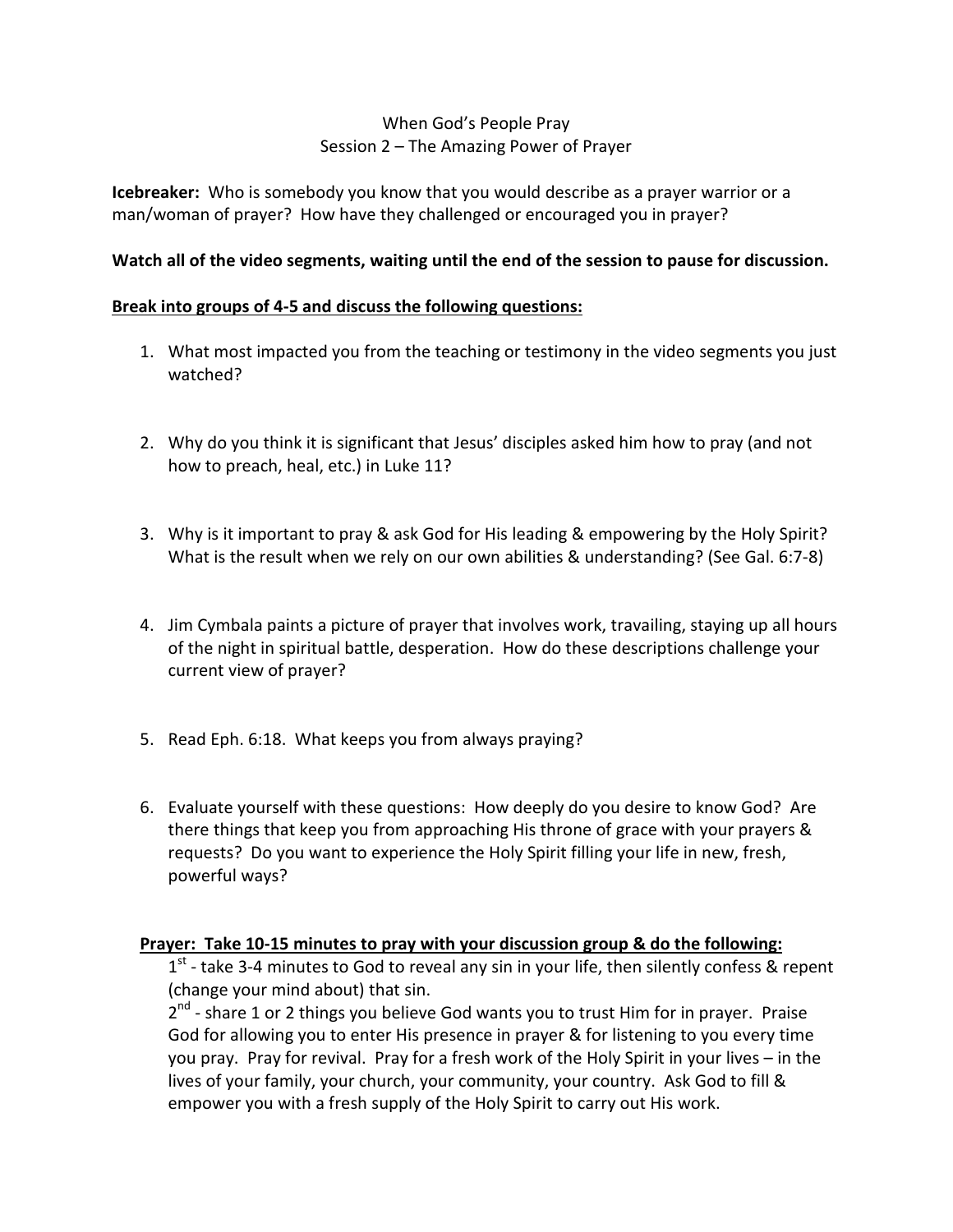# When God's People Pray Session 3 – Obedience in Prayer

**Icebreaker:** What was a memory you have of a reward you received for doing something well at home or on the job?

### **Watch all of the video segments, waiting until the end of the session to pause for discussion.**

## **Break into groups of 4-5 and discuss the following questions:**

- 1. Read Isaiah 59:1-2. What does this verse have to say about the connection between our obedience to God & His Word and God's response to our prayers?
- 2. Read 1 John 3:21-23. What does this verse say that we can expect from in prayer God if we walk in obedience?
- 3. How do bitterness & other sin affect our relationships with God & others? How does it affect our prayers?
- 4. Why do you think it is easy to overlook our need to confess our sins and to keep trying to get by on our own power, rather than brining our sins to God for healing & forgiveness?
- 5. Read 1 Peter 3:7, 12. What are the warnings for husbands and everyone in these verses? Have you experienced a time in life when it seemed like your prayers were hitting the ceiling (i.e. not being heard by God)? If so, do you think sin was the problem?
- 6. Read Psalm 139:23-24. How could regularly asking God to search your heart for sin & confessing what he reveals benefit your relationship with God & others?

### **Prayer: Take 10-15 minutes to pray with your discussion group & do the following:**

 $1<sup>st</sup>$  – Spend 4-5 minutes on your own: First, read 1 John 1:5-7. Then ask God to convict you of your sin; to shine His light into any dark areas of your life; to show you anything that is hindering your relationship with Him.

2<sup>nd</sup> – Spend 10-11 minutes praying with others: Start by reading Psalm 32:1-2 together aloud. Then lift up your prayers, need & problems together, asking God to prepare & arm you for whatever He wants to do in your life or through your life.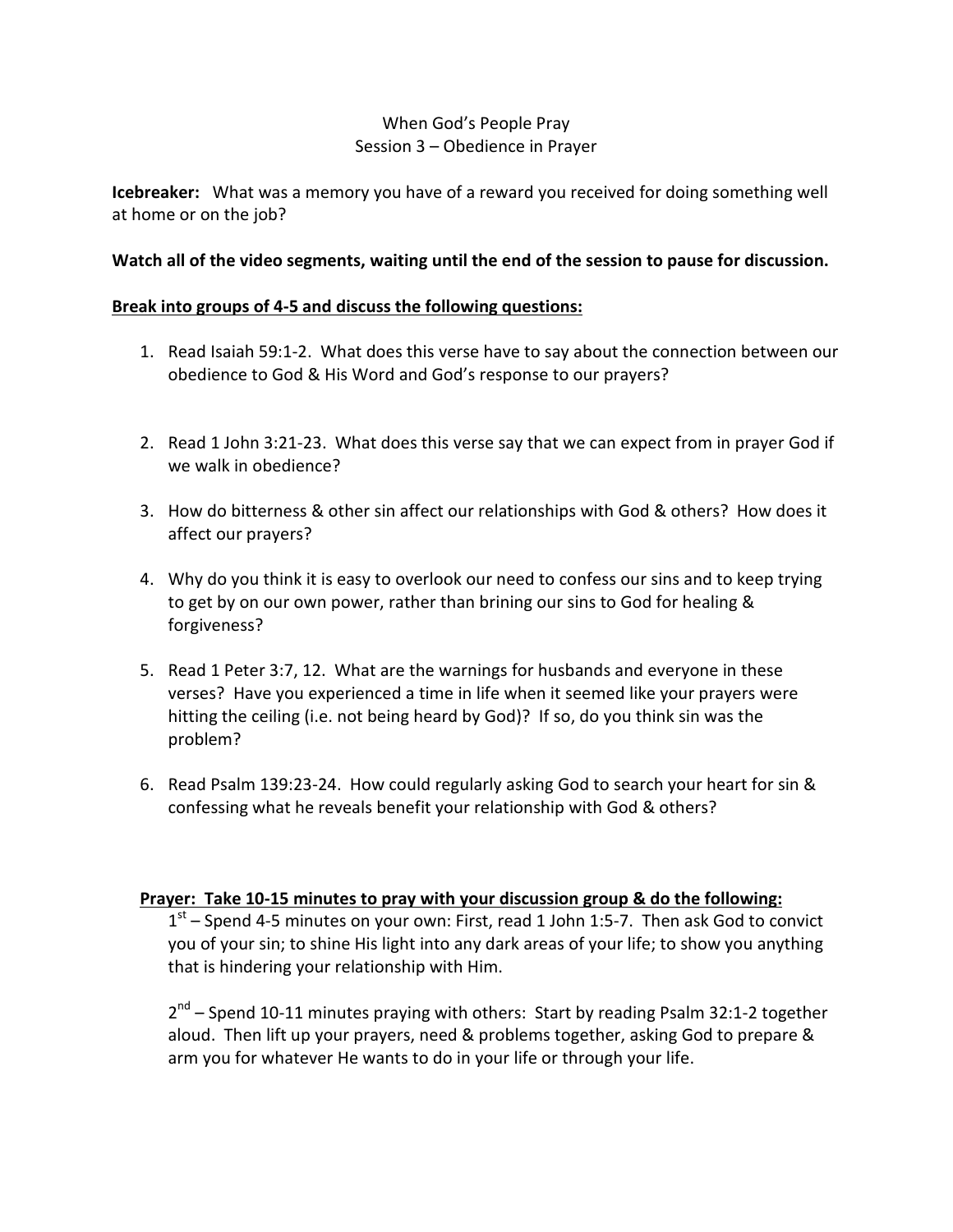# When God's People Pray Session 4 – The Word of God and Prayer

**Icebreaker:** What was an important promise to you that someone made and kept?

### **Watch all of the video segments, waiting until the end of the session to pause for discussion.**

### **Break into groups of 4-5 and discuss the following questions:**

- 1. How well do you know God's Word, and how does that knowledge affect your prayer life?
- 2. What do you think is the difference between 'reciting your petitions' to God and praying in faith & confidence that God will answer according to His promises?
- 3. How have you reacted to 'unanswered prayer' or disappointments in prayer (i.e. when something gets worse, instead of better)?
- 4. Read Ps. 19:7-8. According to these verses, what does God's Word accomplish? How would this be helpful in unanswered prayer or disappointments in prayer?
- 5. Read Ps. 119:147-148. How does this prayer by the psalmist challenge your commitment to God's Word?
- 6. Read through the scripture promises on the back of this sheet. Which promise speaks to you about a need you have or a prayer you are praying or have prayed in the past?

#### **Prayer: Take 10-15 minutes to pray with your discussion group & do the following:**

Thank God for being faithful to hear the prayers of His obedient people and for fulfilling all the promises found in His Word. Then, using the promises each person identified in #6 as a guide, pray for each related request, in faith & confidence that God will come through. Pray those promises back to God, who delights in answering the prayers of his people.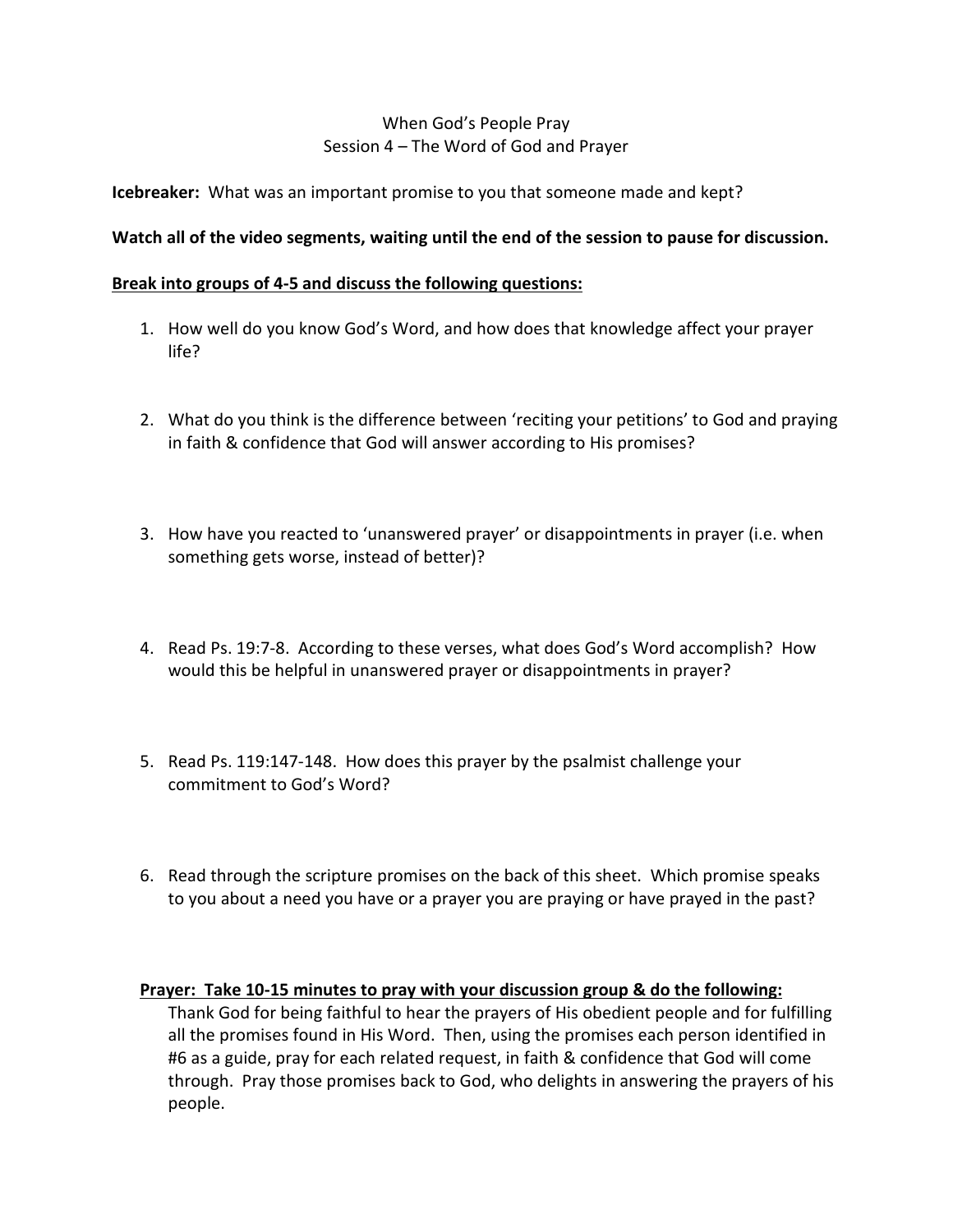#### **Scripture Promises**

Jeremiah 29:11-12 - For I know the plans I have for you," declares the LORD, "plans to prosper you and not to harm you, plans to give you hope and a future. <sup>12</sup> Then you will call upon me and come and pray to me, and I will listen to you.

Psalm 46:1 - God is our refuge and strength, an ever-present help in trouble.

Isaiah 54:10 - "Though the mountains be shaken and the hills be removed, yet my unfailing love for you will not be shaken nor my covenant of peace be removed," says the LORD, who has compassion on you.

John 3:16 - For God so loved the world that he gave his one and only Son, that whoever believes in him shall not perish but have eternal life.

Matthew 7:7-8 - Ask and it will be given to you; seek and you will find; knock and the door will be opened to you. <sup>8</sup>For everyone who asks receives; he who seeks finds; and to him who knocks, the door will be opened.

Psalm 55:22 - Cast your cares on the LORD and he will sustain you; he will never let the righteous fall.

Psalm 34:18 - The LORD is close to the brokenhearted and saves those who are crushed in spirit.

1 Peter 5:4 - And when the Chief Shepherd appears, you will receive the crown of glory that will never fade away.

2 Thessalonians 3:3 - But the Lord is faithful, and he will strengthen and protect you from the evil one.

Psalm 91:4 - He will cover you with his feathers, and under his wings you will find refuge; his faithfulness will be your shield and rampart.

1 John 1:9 - If we confess our sins, he is faithful and just and will forgive us our sins and purify us from all unrighteousness.

Psalm 84:11 - For the LORD God is a sun and shield; the LORD bestows favor and honor; no good thing does he withhold from those whose walk is blameless.

Matthew 5:8 - Blessed are the pure in heart, for they will see God.

James 1:5 - If any of you lacks wisdom, he should ask God, who gives generously to all without finding fault, and it will be given to him.

2 Timothy 1:7 - For God did not give us a spirit of timidity, but a spirit of power, of love and of self-discipline.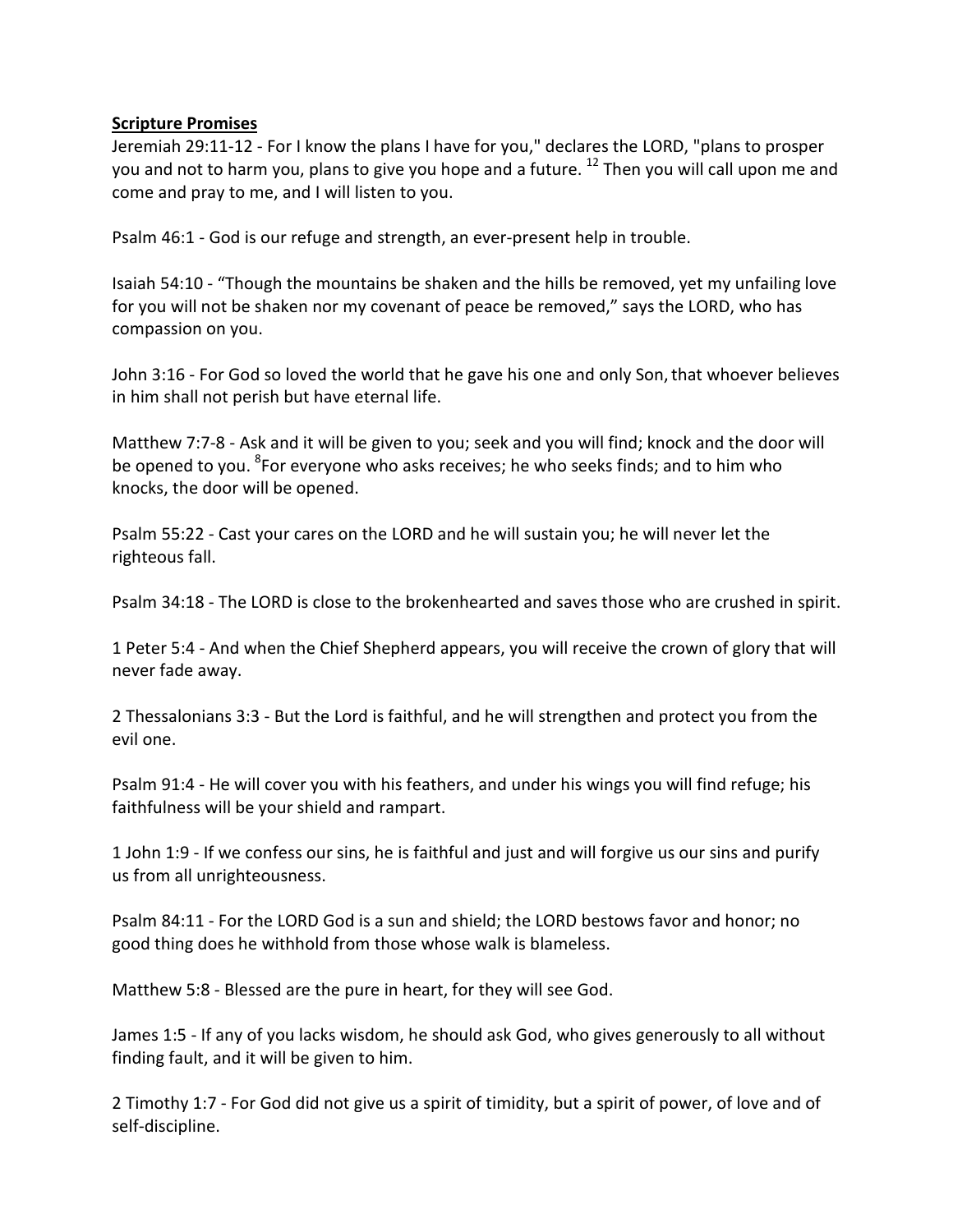## When God's People Pray Session 5 – Why Prayer Matters

**Icebreaker:** What is a goal or situation in life that required you to exert great perseverance?

## **Watch all of the video segments, waiting until the end of the session to pause for discussion.**

#### **Break into groups of 4-5 and discuss the following questions:**

- 1. How can you see the benefit (or perhaps the need) of intercessory prayer as a ministry within the church?
- 2. Read Eph. 1:17-19, Eph. 3:16-19. How do you think praying such intercessory prayers like this for people you know might impact their lives?
- 3. Read Eph. 6:18. What has kept your from persevering in prayer in the past? (i.e. unanswered prayers, hopelessness, not in the mood, just don't feel like it, etc.)
- 4. How can the promises of God help us to remain strong in prayer through the spiritual battle?
- 5. Read Psalm 119:89-90 & James 1:17. How does God's faithful, unchangeable nature influence your hope in Him & how you pray?

**Prayer: Take 10-15 minutes to pray with your discussion group & do the following:**

 $1<sup>st</sup>$  – Spend 4-5 minutes on your own: Think about someone you know who needs intercessory prayer. Pray quietly for the person God has brought to your mind.

2<sup>nd</sup> – Spend 10-11 minutes praying with others: Briefly share with others the person you prayed for. Be sensitive to personal situations or details that may be inappropriate to identify. Then lift up each person together in prayer. Expect God to work, for He says, "nothing is too hard for Me."